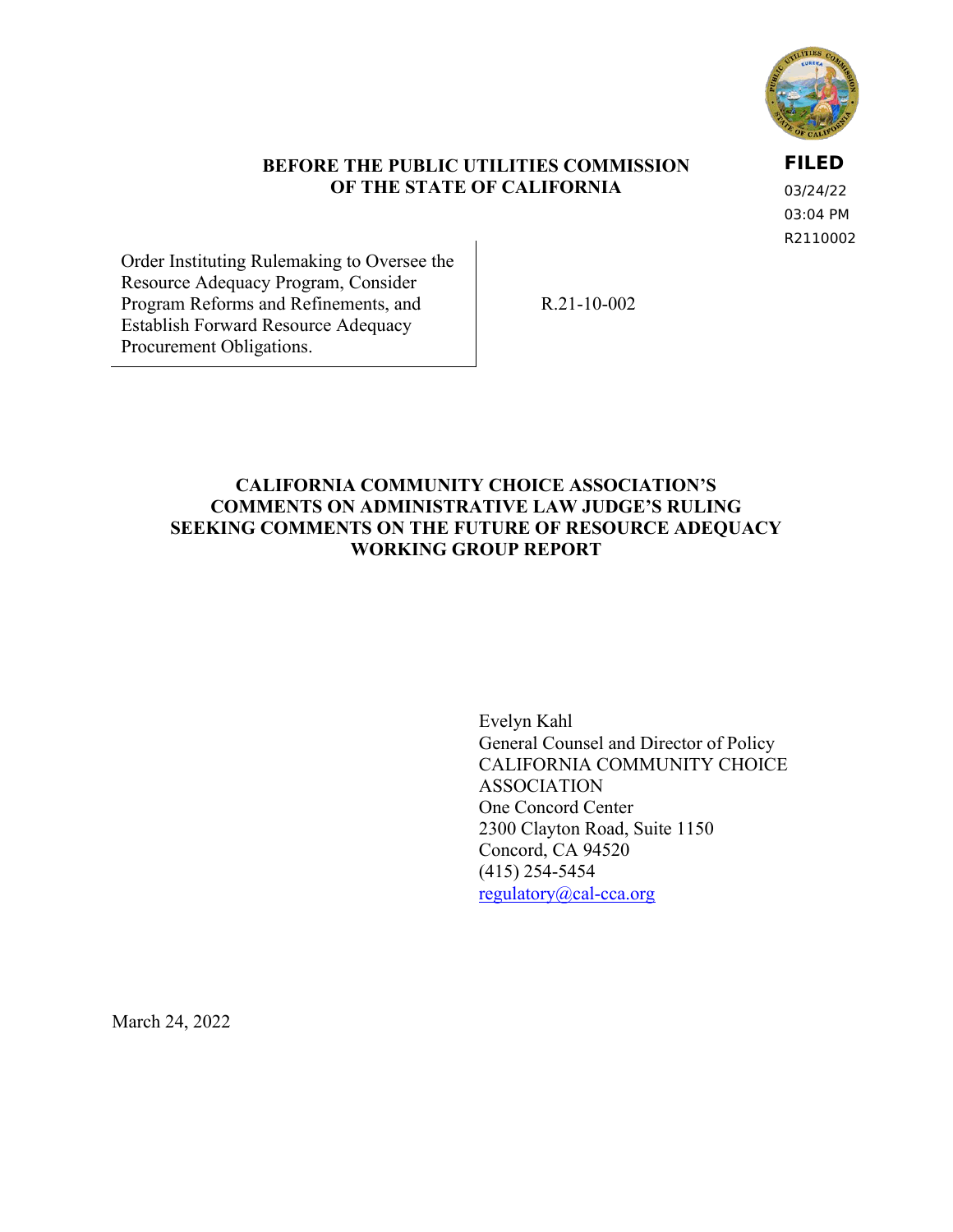# **TABLE OF CONTENTS**

| I.  |           |                                                                                                                                  |  |  |  |  |  |  |
|-----|-----------|----------------------------------------------------------------------------------------------------------------------------------|--|--|--|--|--|--|
| II. |           |                                                                                                                                  |  |  |  |  |  |  |
|     | A.        | The Commission Should Adopt the 24-Hour Slice RA Framework<br>Only if Modifications are Made to Allow for the Transactability of |  |  |  |  |  |  |
|     |           | The Commission Must Adopt a Modified 24-Hour Slice<br>1.<br>Proposal That Allows for Trading of RA Obligations on an             |  |  |  |  |  |  |
|     | <b>B.</b> | The Commission Should Implement the 24-Hour Slice RA Framework<br>no Earlier Than for RA Compliance Year 2025 to Ensure the      |  |  |  |  |  |  |
|     | $C$ .     | The Commission Must not Adopt Proposals That Would Place                                                                         |  |  |  |  |  |  |
|     | D.        | The Commission and the CAISO Should Coordinate to Adopt the                                                                      |  |  |  |  |  |  |
| Ш.  |           |                                                                                                                                  |  |  |  |  |  |  |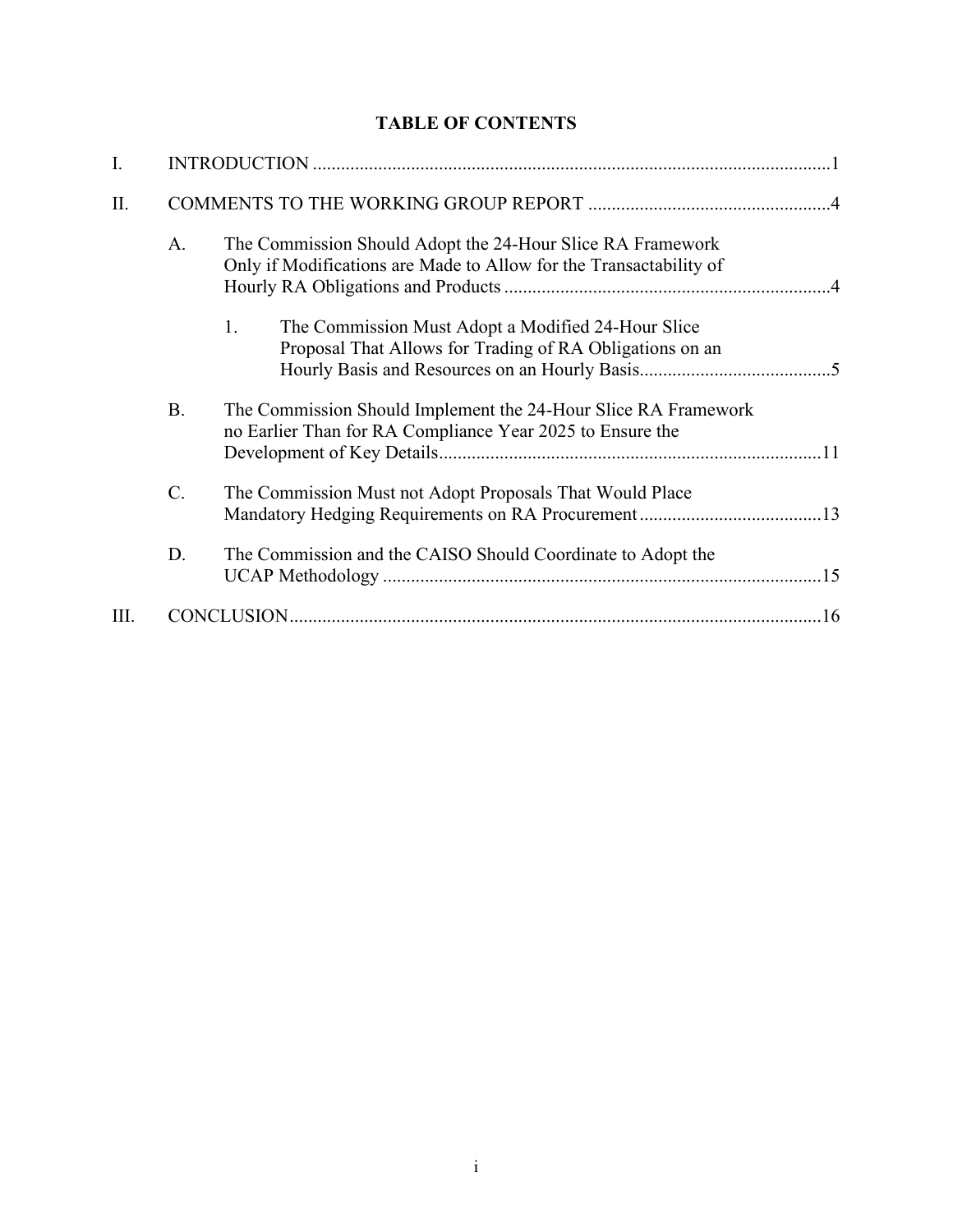# **TABLE OF AUTHORITIES**

| <b>California Public Utilities Code</b>                  | Page |
|----------------------------------------------------------|------|
|                                                          |      |
| <b>California Public Utilities Commission Decisions</b>  |      |
|                                                          |      |
| <b>California Public Utilities Commision Proceedings</b> |      |
|                                                          |      |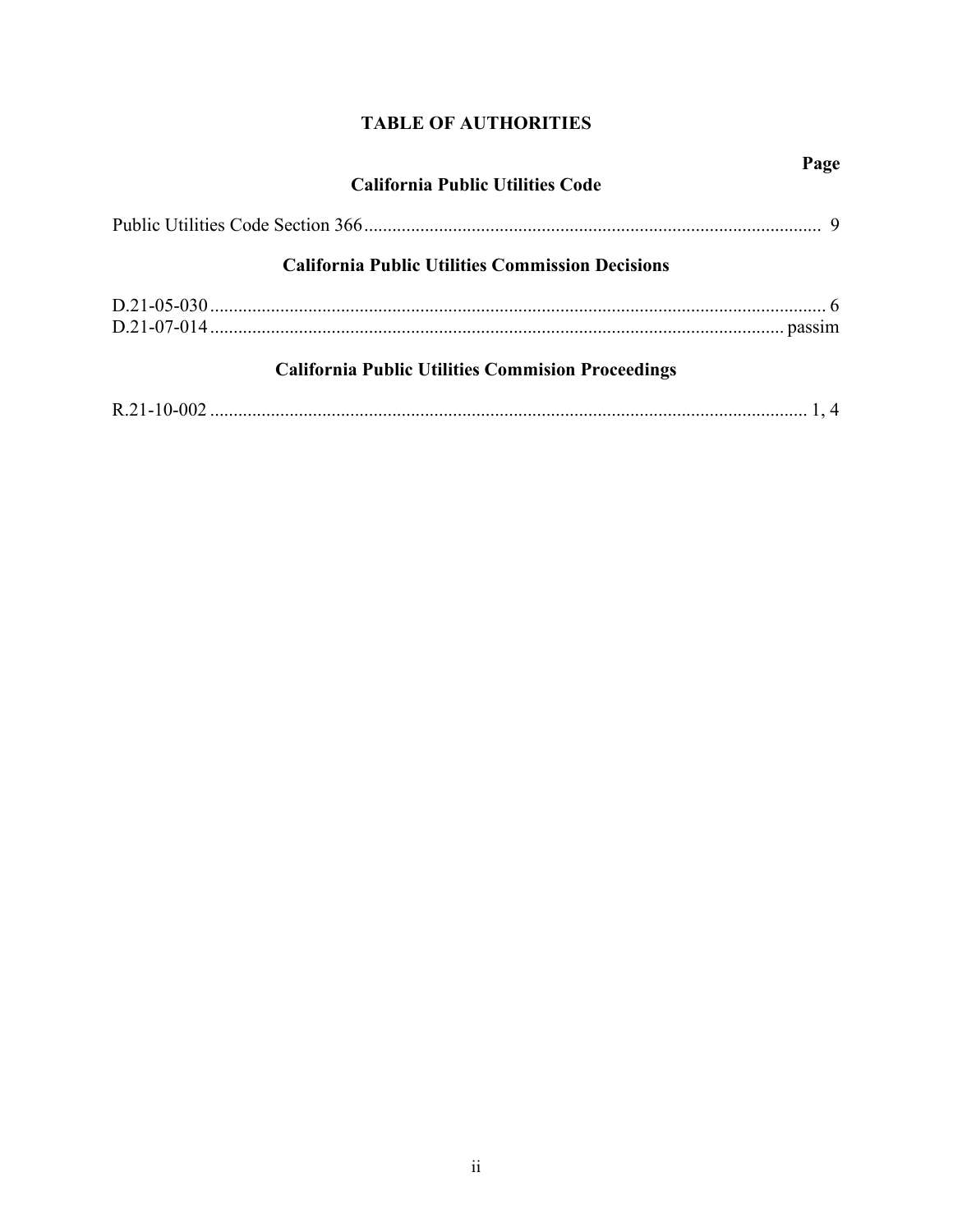### **SUMMARY OF RECOMMENDATIONS**

- The Commission should adopt the 24-hour slice RA framework only if modifications are made to allow for the transactability of hourly RA obligations and products;
- The Commission should implement the 24-hour slice RA framework no earlier than for RA Compliance Year 2025 to ensure the development of key details;
- The Commission must not adopt proposals that would place mandatory hedging requirements on RA procurement; and
- The Commission and the CAISO should coordinate to adopt the same UCAP methodology.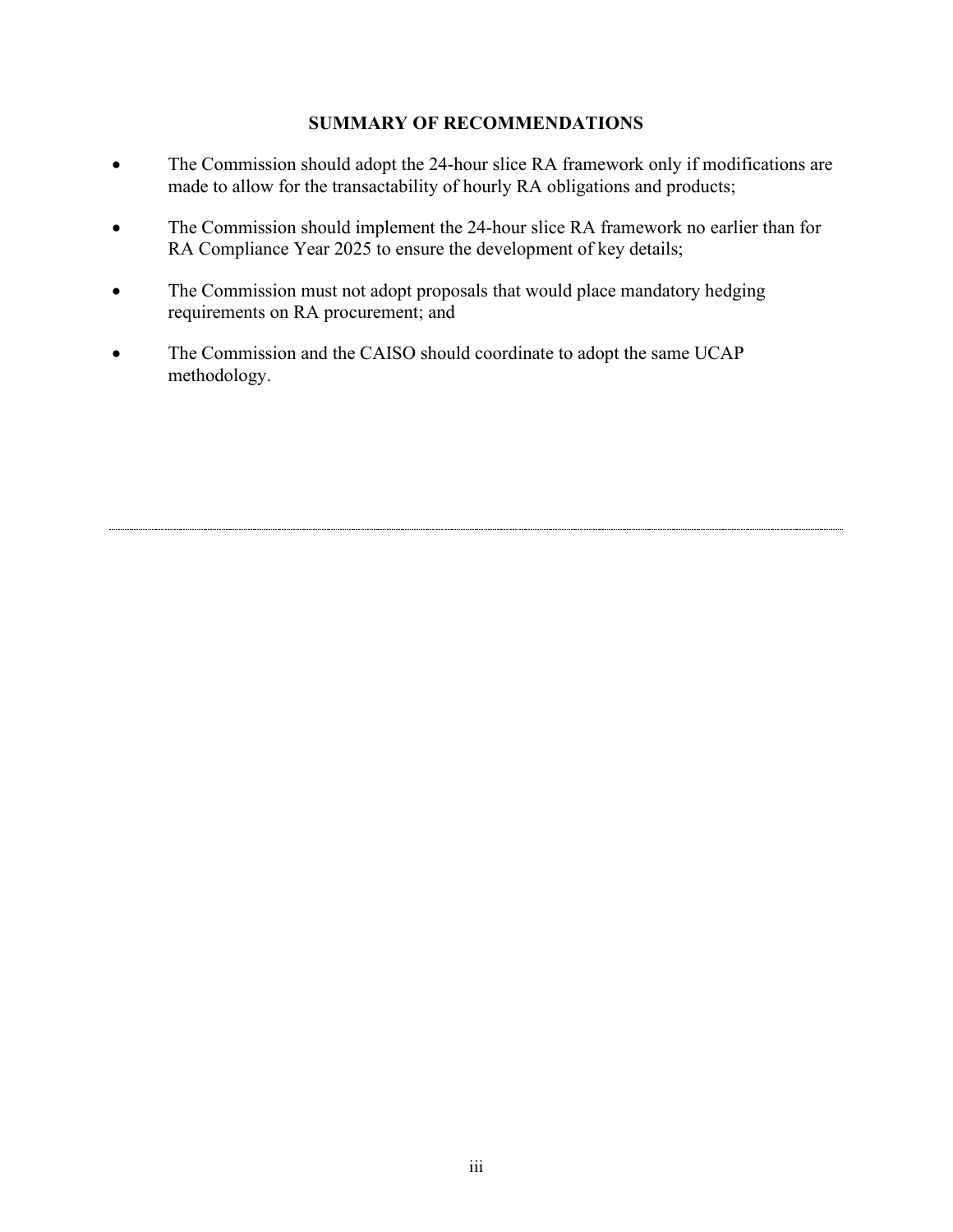### **BEFORE THE PUBLIC UTILITIES COMMISSION OF THE STATE OF CALIFORNIA**

Order Instituting Rulemaking to Oversee the Resource Adequacy Program, Consider Program Reforms and Refinements, and Establish Forward Resource Adequacy Procurement Obligations.

R.21-10-002

## **CALIFORNIA COMMUNITY CHOICE ASSOCIATION'S COMMENTS ON ADMINISTRATIVE LAW JUDGE'S RULING SEEKING COMMENTS ON THE FUTURE OF RESOURCE ADEQUACY WORKING GROUP REPORT**

The California Community Choice Association<sup>[1](#page-4-1)</sup> (CalCCA) submit these Comments pursuant

to the schedule set forth in the *Administrative Law Judge's Ruling Seeking Comments on the Future* 

*of Resource Adequacy Working Group Report and the Local Capacity Requirement Working Group* 

*Report* (Ruling), issued on March 4, 2022.

## <span id="page-4-0"></span>**I. INTRODUCTION**

CalCCA appreciates the opportunity to comment on the Future of Resource Adequacy

Working Group Report<sup>[2](#page-4-2)</sup> (Working Group Report). The Working Group Report reflects the robust

discussions that took place over ten workshops aimed at refining Pacific Gas and Electric

Company's (PG&E's) slice-of-day proposal at the direction of Decision (D.) 21-07-014. Through the

<span id="page-4-1"></span><sup>1</sup> California Community Choice Association represents the interests of 23 community choice electricity providers in California: Apple Valley Choice Energy, Central Coast Community Energy, Clean Energy Alliance, Clean Power Alliance, CleanPowerSF, Desert Community Energy, East Bay Community Energy, Lancaster Choice Energy, Marin Clean Energy, Orange County Power Authority, Peninsula Clean Energy, Pico Rivera Innovative Municipal Energy, Pioneer Community Energy, Pomona Choice Energy, Rancho Mirage Energy Authority, Redwood Coast Energy Authority, San Diego Community Power, San Jacinto Power, San José Clean Energy, Santa Barbara Clean Energy, Silicon Valley Clean Energy, Sonoma Clean Power, and Valley Clean Energy.

<span id="page-4-2"></span><sup>2</sup> *Future of Resource Adequacy Working Group Report, Track 3.B2 of the RA Proceeding*, R.21- 10-002 (Feb. 2022) (Working Group Report).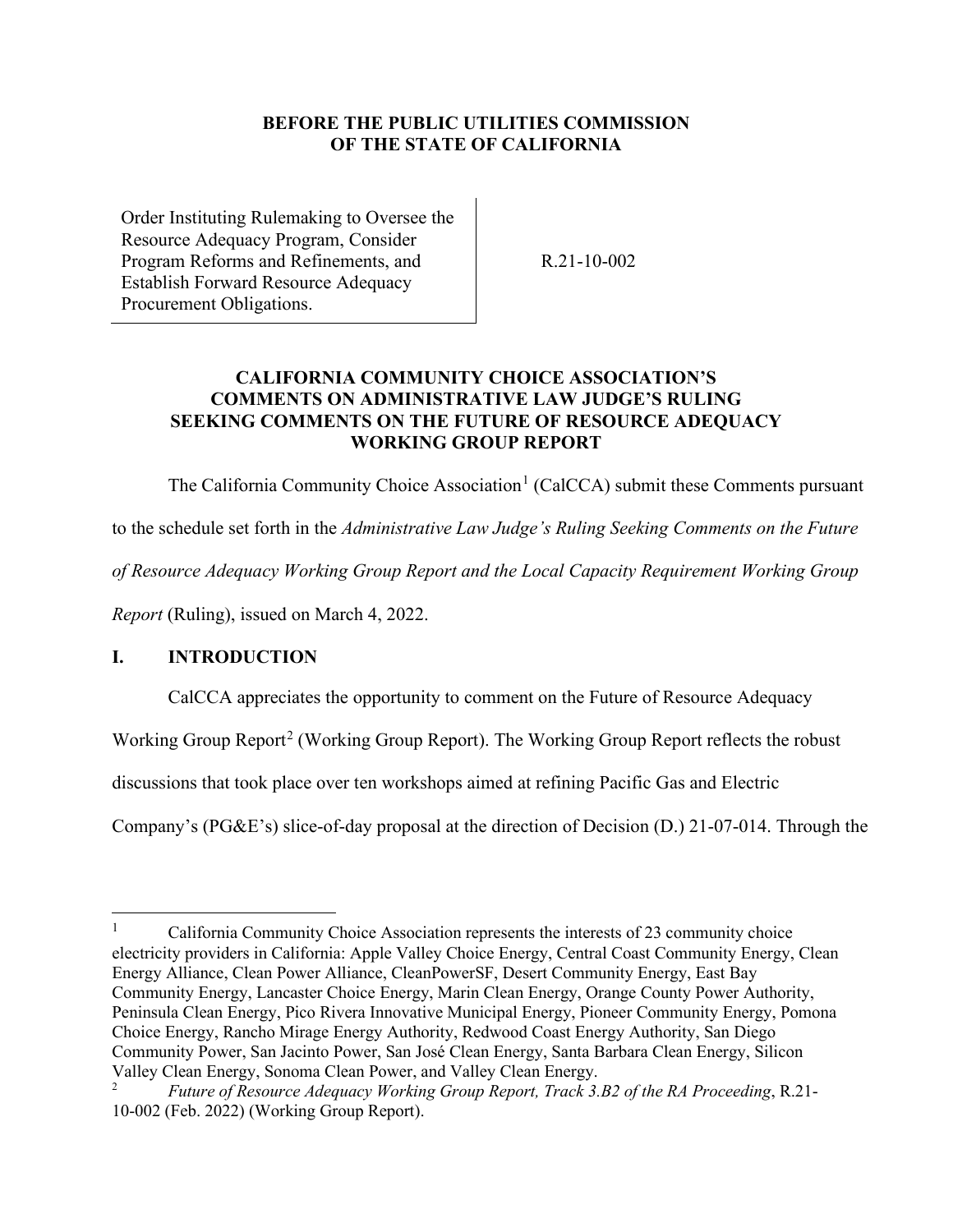workshop process, parties generally coalesced around two alternatives for slice-of-day reform. First is a 24-hour slice proposal put forth by Southern California Edison Company (SCE). This proposal would require each load-serving entity (LSE) to demonstrate that for each month, it has procured enough capacity to meet its load profile plus a planning reserve margin (PRM) in all 24 hours on the "worst day" of the month.<sup>[3](#page-5-0)</sup> This proposal would also count wind and solar using hourly profiles and would include a storage charging sufficiency component. Second is a 2-slice proposal put forth by Gridwell. This proposal would require each LSE to demonstrate it has procured enough capacity to meet its load ratio share of California Independent System Operator Corporation (CAISO) gross peak load plus a PRM and net peak load plus a PRM. This proposal would expand the use of Effective Load Carrying Capacity (ELCC) for Resource Adequacy (RA) counting to batteries and hydro and would adjust wind and solar values to values they can "reasonably [be] expected to operate in the test hour," although this is undefined.[4](#page-5-1)

D.21-07-014 outlined five principles that should be addressed in a reformed RA framework. These principles are:

- 1. To balance ensuring a reliable electrical grid with minimizing costs to customers;
- 2. To balance addressing hourly energy sufficiency for reliable operations with advancing California's environmental goals;
- 3. To balance granularity and precision in meeting hourly RA needs with a reasonable level of simplicity, and transactability;
- 4. To be implementable in the near-term (*e.g.,* 2024); and
- [5](#page-5-2). To be durable and adaptable to a changing electric grid.<sup>5</sup>

<span id="page-5-0"></span><sup>3</sup> *See* Working Group Report at 10: "SCE proposes to initially define the "worst day" as the day of the month that contains the hour with the highest coincident peak load forecast. This could evolve over time if some other attribute (*e.g.*, steepest ramping requirement) is found to be more challenging to reliability than the coincident peak."

<span id="page-5-1"></span><sup>4</sup> *Id.* at 34.

<span id="page-5-2"></span><sup>5</sup> D.21-07-014, Ordering Paragraph 2.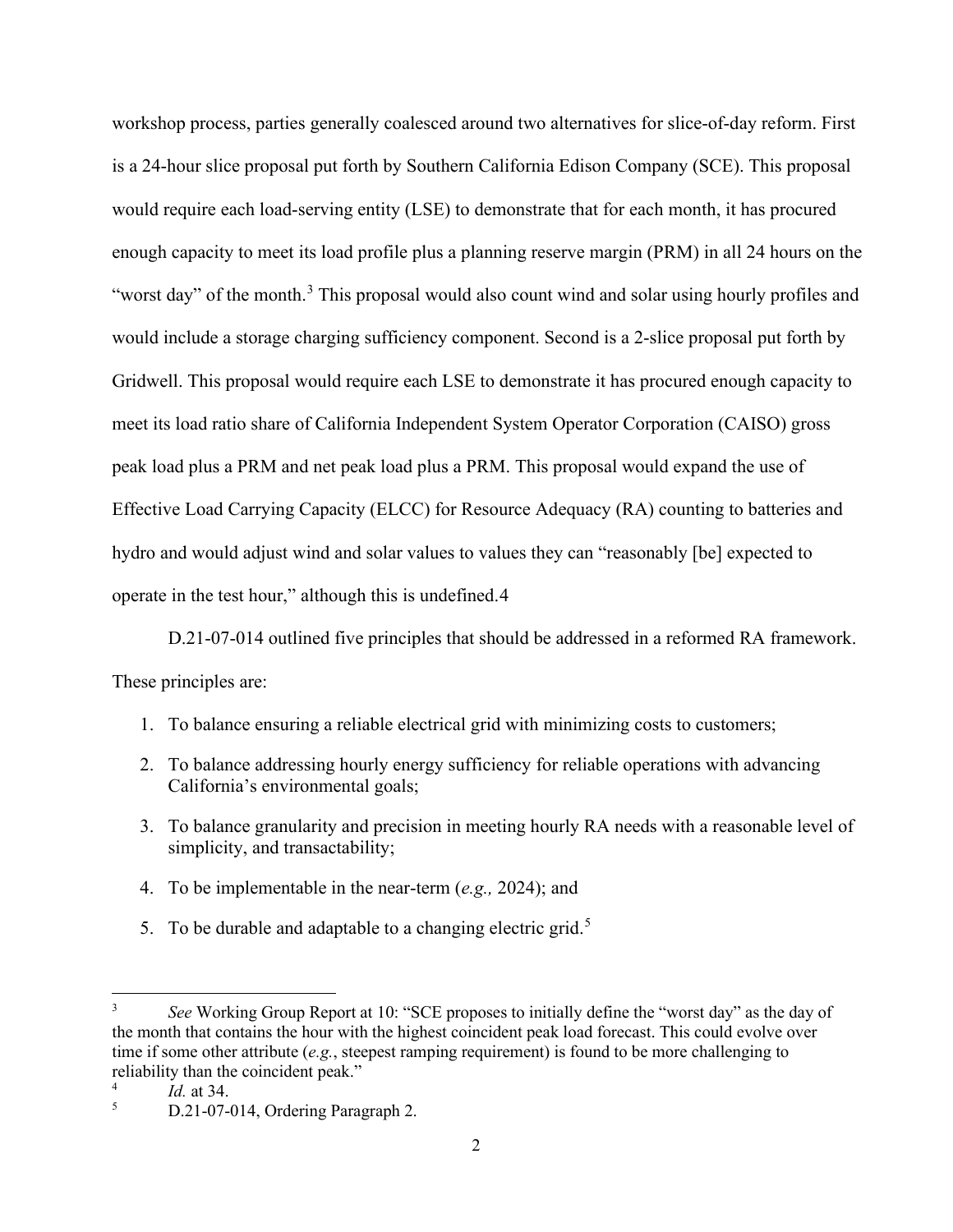If the 24-hour slice proposal is modified to improve transactability, the 24-hour slice proposal best meets these principles. The 24-hour slice proposal evolves resource counting rules to more appropriately account for the reliability contribution of renewable and energy limited resources across the day. It is a more durable approach because it will address energy needs in each hour as the grid evolves over time and will ensure enough RA capacity is shown to charge storage. Without enhancements to the proposal to allow for transactability of products on an hourly basis, however, the 24-hour slice proposal will likely fall short of meeting principles one, two, and three for the reasons described in Section A below. The California Public Utilities Commission (Commission) should allow the necessary time for Energy Division and parties to fully develop transactability enhancements and other necessary components of the 24-hour slice proposal before final adoption. A phased implementation approach that does not consider transactability at the outset could have unintended consequences detrimental to customer costs and California's environmental goals.

D.21-07-014 directed parties to also consider a requirement that would link RA to a resource's bidding behavior with the stated goal of increasing cost-effectiveness of RA.<sup>[6](#page-6-0)</sup> PG&E presented two separate proposals; a variable cost hedge proposal that would require a rebate to LSEs any energy market revenues that exceed variable costs and a price cap rebate proposal that would require a resource to pay the LSE a rebate when the locational marginal price is above a certain price cap. Instituting a mandatory hedging component for RA raises a number of concerns around the lack of a clear problem statement, increased ratepayer costs, and administrative complexity. The Commission should not adopt mandatory hedging mechanisms on RA resources.

Finally, the CAISO submitted a proposal that would incorporate forced outages into net qualifying capacity (NQC) values through an unforced capacity (UCAP) framework. CalCCA

<span id="page-6-0"></span><sup>6</sup> D.21-07-014, at 27.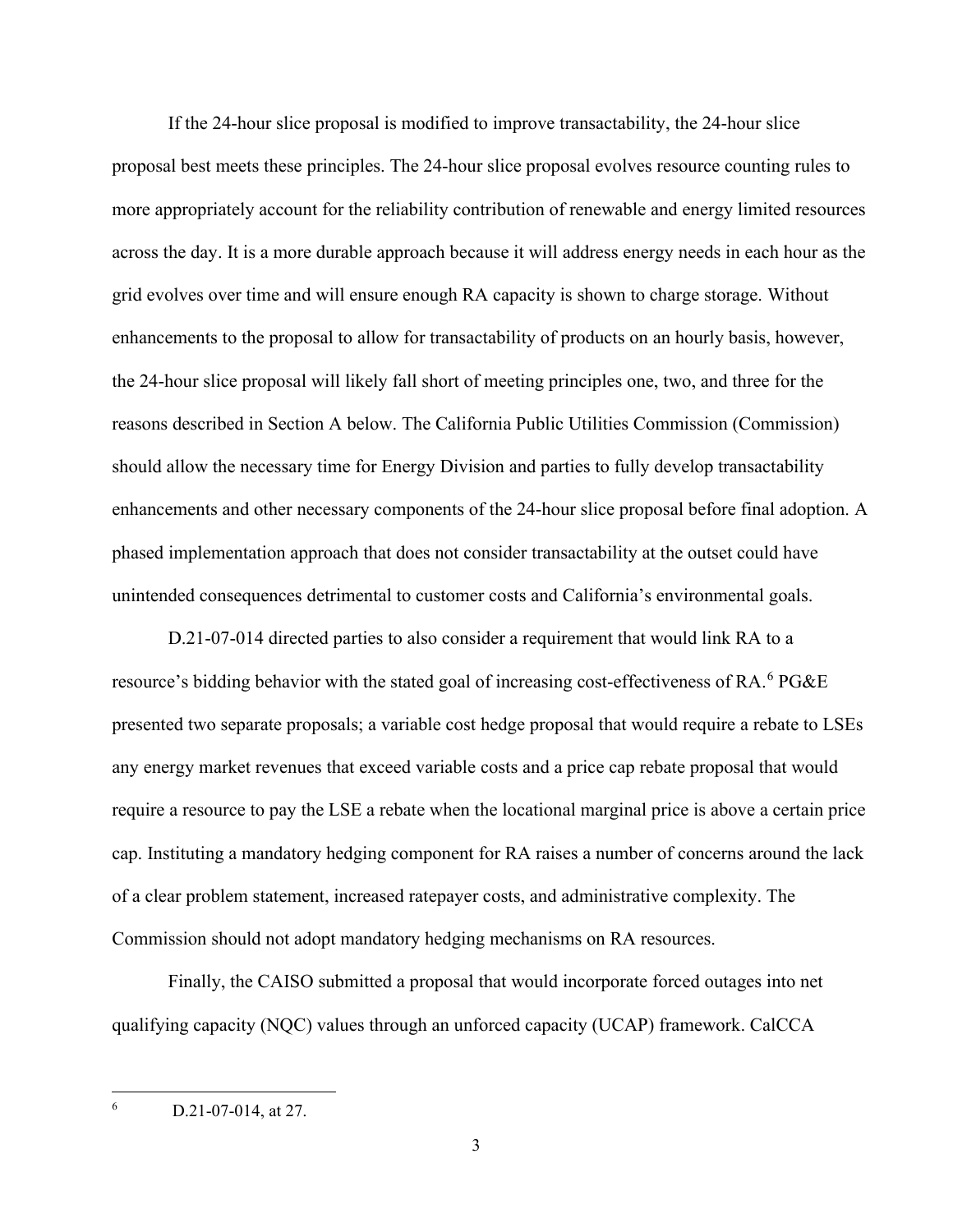supports a UCAP framework but notes the Energy Division developed its own UCAP values in its *Loss of Load Expectation and Effective Load Carrying Capability Study Results for 2024* (LOLE Study) that differ from the methodology proposed by the CAISO.<sup>[7](#page-7-2)</sup> The Commission and the CAISO should work together to ensure the methodology used to assess forced outage rates is consistent and that the Commission processes and the CAISO processes are aligned under a UCAP framework.

In summary, CalCCA offers the following comments described in detail below to the

Working Group Report:

- The Commission should adopt the 24-hour slice RA framework only if modifications are made to allow for the transactability of hourly RA obligations and products;
- The Commission should implement the 24-hour slice RA framework no earlier than for RA Compliance Year 2025 to ensure the development of key details;
- The Commission must not adopt proposals that would place mandatory hedging requirements on RA procurement; and
- The Commission and the CAISO should coordinate to adopt the same UCAP methodology.

These recommendations should be adopted to ensure the new framework results in a

transactable, reliable, and affordable RA program.

# <span id="page-7-1"></span><span id="page-7-0"></span>**II. COMMENTS TO THE WORKING GROUP REPORT**

## **A. The Commission Should Adopt the 24-Hour Slice RA Framework Only if Modifications are Made to Allow for the Transactability of Hourly RA Obligations and Products**

While CalCCA supports adoption of the 24-hour slice proposal, this support is dependent on

the ability of LSEs to trade resources and RA obligations on an hourly basis. The 24-hour slice

proposal better meets the Commission's principles than the two-slice proposal. Therefore, CalCCA

does not support the two-slice proposal. However, without the ability to trade resources and

<span id="page-7-2"></span><sup>7</sup> *Energy Division Study for Proceeding R.21-10-002, Loss of Load Expectation and Effective Load Carrying Capability Study Results for 2024*, R.21-10-002 (Feb 18, 2022).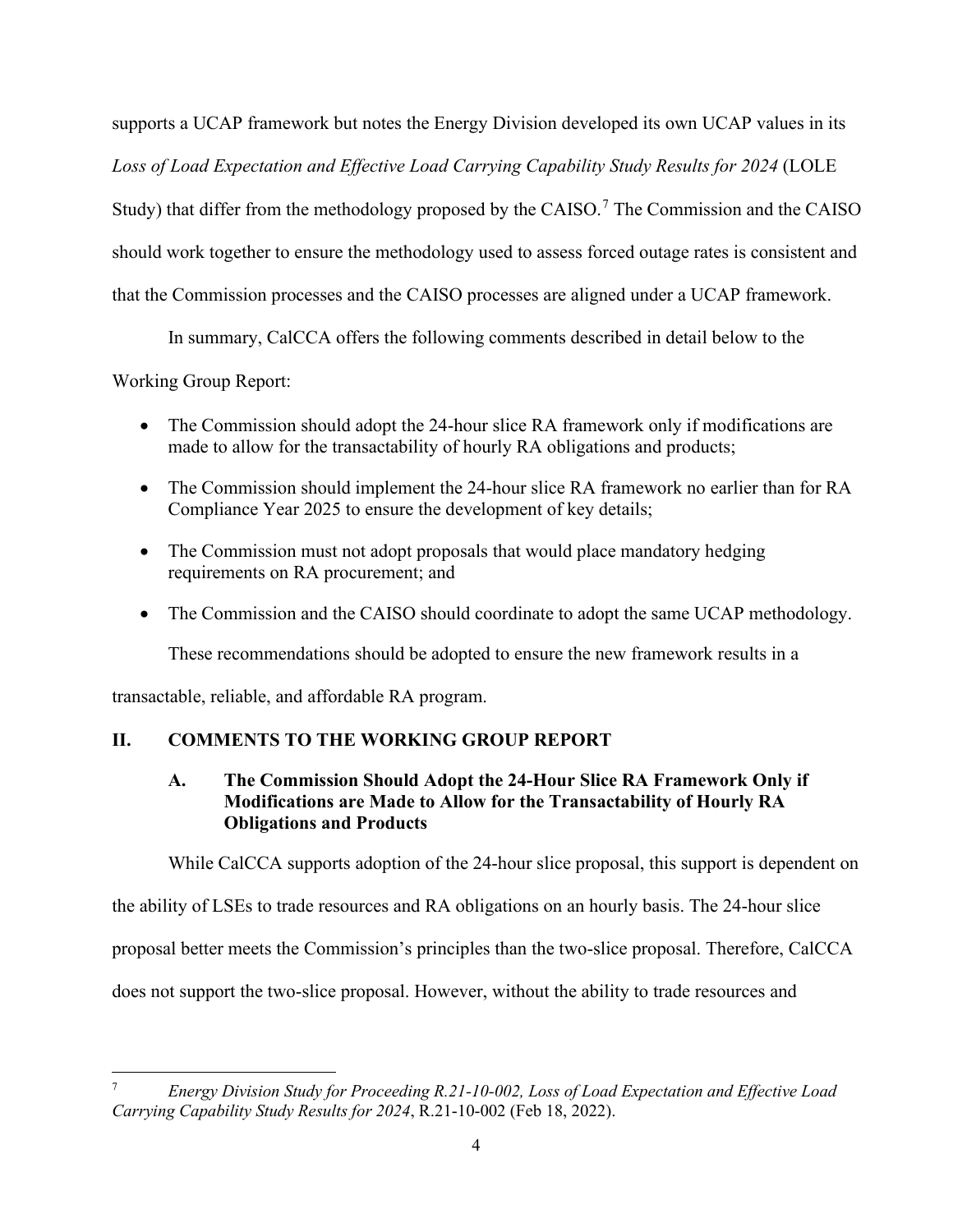obligations on an hourly basis, the 24-hour proposal could also result in significant unintended consequences that make it unworkable. The Commission must adopt the 24-hour slice proposal with the ability for LSEs to adjust resources and obligations hourly to ensure the new RA framework is transactable, cost-effective, and aligns with the state's policy goals.

If the Commission adopts hourly RA obligation and resource trading to enhance transactability of the 24-hour slice framework, SCE's proposal provides a solid framework capable of securing capacity to meet each hour's need as the load shape and resource mix evolve. The proposal would appropriately value each resource's contribution to reliability by valuing resources based on the energy they can provide across the day. As storage becomes a more prevalent resource type, it is important for the future RA framework to properly account for storage resources' capability. The 24-hour proposal does this by allowing LSEs to choose the duration and associated capacity to show the resource and requiring the LSE to also show enough excess capacity to charge the storage.

### **1. The Commission Must Adopt a Modified 24-Hour Slice Proposal That Allows for Trading of RA Obligations on an Hourly Basis and Resources on an Hourly Basis**

<span id="page-8-0"></span>Transactability is a key component of the RA program that should be maintained to allow LSEs to meet their compliance obligations simply and efficiently. This is supported by Commission's third principle in D.21-07-014, "To balance granularity and precision in meeting hourly RA needs with a reasonable level of simplicity, and transactability." For an RA framework to meet this third principle, however, the 24-hour slice proposal must be modified. The 24-hour slice proposal as currently defined would not allow resources to be traded in separate hourly blocks. The proposal also does not expressly allow hourly trading of RA obligations. This could significantly challenge LSEs' ability to meet their RA obligations by artificially constraining the RA market and unnecessarily increasing procurement and ratepayer costs; this jeopardizes the Commission's first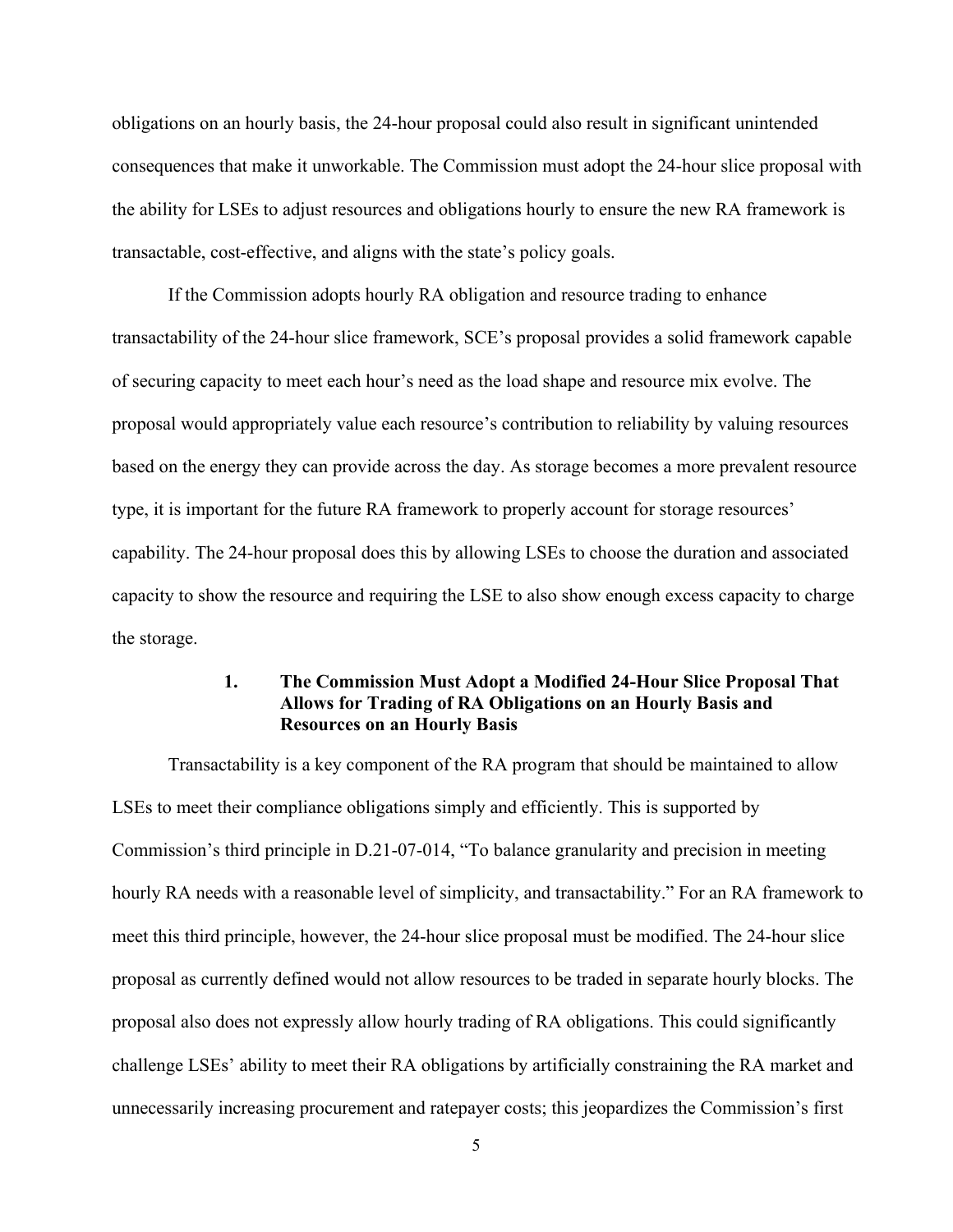principle, "To balance ensuring a reliable electrical grid with minimizing costs to customers."[8](#page-9-0) In many cases, LSEs' portfolios may not perfectly match their obligations. LSEs must be able to shape their portfolios to match their obligations to minimize customer costs and mitigate against market power in an already constrained RA market. As discussed in the informal comments attached to the Working Group Report by Clean Power Alliance of Southern California (CPA), East Bay Community Energy (EBCE), Marin Clean Energy (MCE), Peninsula Clean Energy (PCE), Pioneer Community Energy (Pioneer), San Jose Clean Energy (SJCE), and Sonoma Clean Power (SCP) (the Collective CCAs), hourly transactability is even more critical for non - investor-owned utility (IOU) LSEs, given D.21-05-030 determined IOUs retain the RA attributes for resources in their portfolio and departed load receives a financial credit in lieu of the RA resource.<sup>[9](#page-9-1)</sup> Without hourly transactability, non-IOU LSEs would be put in the difficult position of procuring artificially scarce supply while the IOU LSEs would be unnecessarily long in most hours.

To demonstrate the challenges that arise without hourly transactability take, for example, LSE A, which needs to procure additional capacity to meet its obligations Hour Ending (HE) 9 through HE 10. Without hourly trading of RA obligations or resources, depending on the resources available in the market, the LSE A may not be able to procure capacity for its two-hour need only. The LSE A may, in some cases, be required to buy capacity from a 24-hour resource for all 24 hours, despite only needing the resource for two. If another LSE, LSE B, has an open position in HE 20 through HE 21, the first LSE A would not be able to sell its excess from the 24-hour resource that it does not need to LSE B. LSE B would be required to purchase additional capacity from an entirely new resource. The result in this example is an artificially constrained RA market which drives up customer costs. It could also result in LSEs potentially needing to hold on to carbon-emitting

<span id="page-9-0"></span><sup>8</sup> D.21-07-014, Ordering Paragraph 2.

<span id="page-9-1"></span><sup>9</sup> Working Group Report at 186.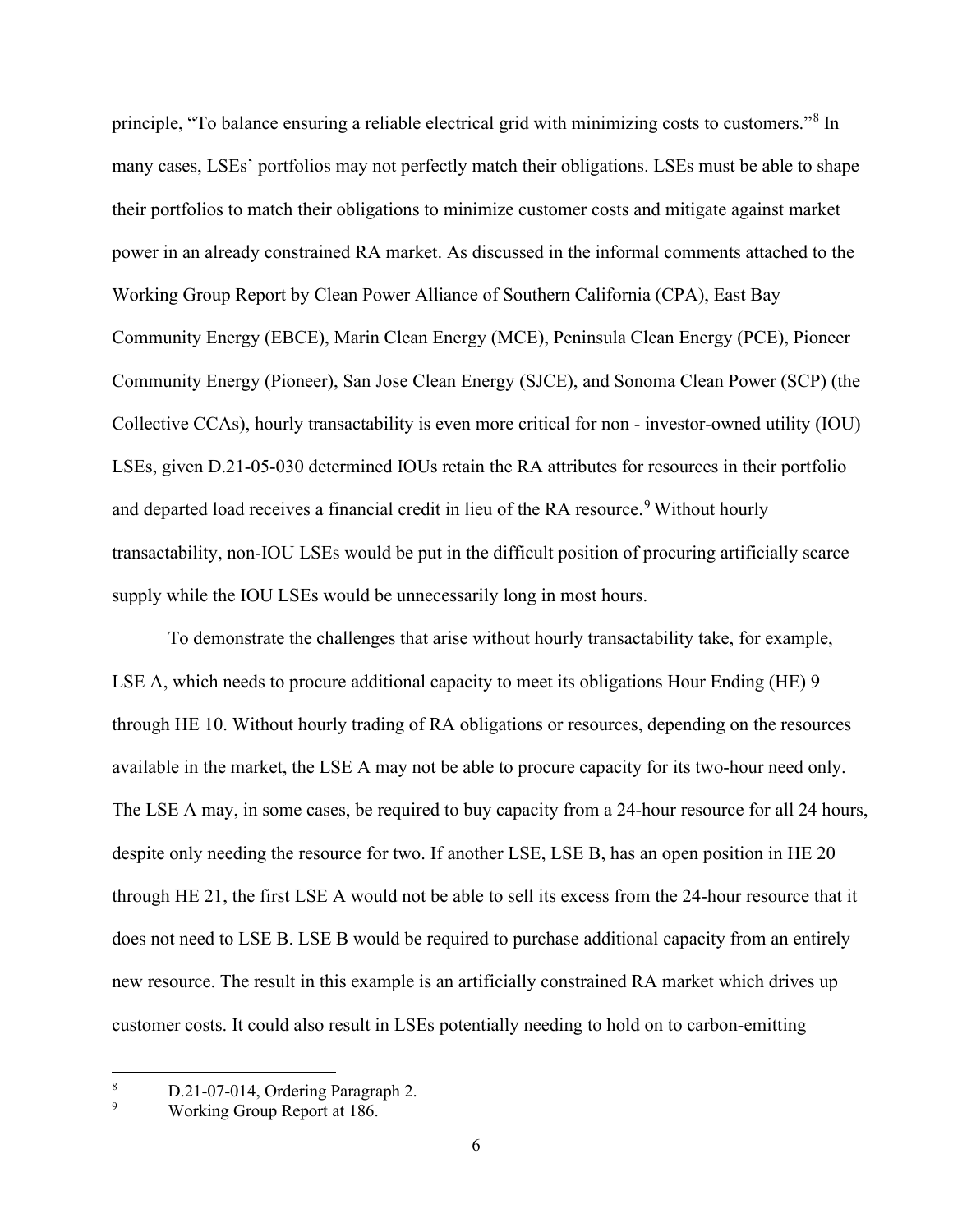resources that are not needed if RA resources could be used more efficiently through hourly trading; this runs counter to the Commission's second principle, "To balance addressing hourly energy sufficiency for reliable operations with advancing California's environmental goals." The 24-hour slice should be adopted with modifications to allow hourly trading of RA obligations and resources.

### **a. Hourly RA Obligation Trading**

In informal comments attached to the Working Group Report, the California Energy Storage Alliance (CESA), PCE and SJCE (collectively, the Joint Parties), offered a simple proposal that would allow LSEs with open positions in some hours to trade those obligations to other LSEs with long positions in those hours.<sup>10</sup> This proposal would allow LSEs to capture diversity benefits when load and generation portfolios are different between the two LSEs by allowing LSEs to "share" resources when they have open positions in different hours instead of doing costly and duplicative procurement. Importantly, the Joint Parties' proposal to trade obligations would not shift the responsibility of serving customer load, it would only shift the compliance obligation. Without hourly RA obligation trading, both LSEs would need to procure separate resources when such procurement is not necessary to meet RA obligations as a whole.

In summary, the Joint Parties propose "LSEs with short positions in some hours would be allowed to trade with others with long positions in those hours to allow resource sharing between the two LSEs with different loads and RA portfolios."<sup>[11](#page-10-1)</sup> The Joint Parties' proposal provides an example and outlines detailed steps for RA showings.<sup>[12](#page-10-2)</sup> These steps would ensure RA obligations are fully accounted for following a trade by requiring both LSEs to document the trade on their RA showing. The LSE trading away its obligation would represent the trade as a megawatts (MW) decrease in its

<span id="page-10-0"></span><sup>&</sup>lt;sup>10</sup> Working Group Report at 196-205.<br><sup>11</sup> Final Report at 202

<span id="page-10-2"></span><span id="page-10-1"></span><sup>&</sup>lt;sup>11</sup> Final Report at 202.<br><sup>12</sup> *L*d at 204, 205

<sup>12</sup> *Id.* at 204-205.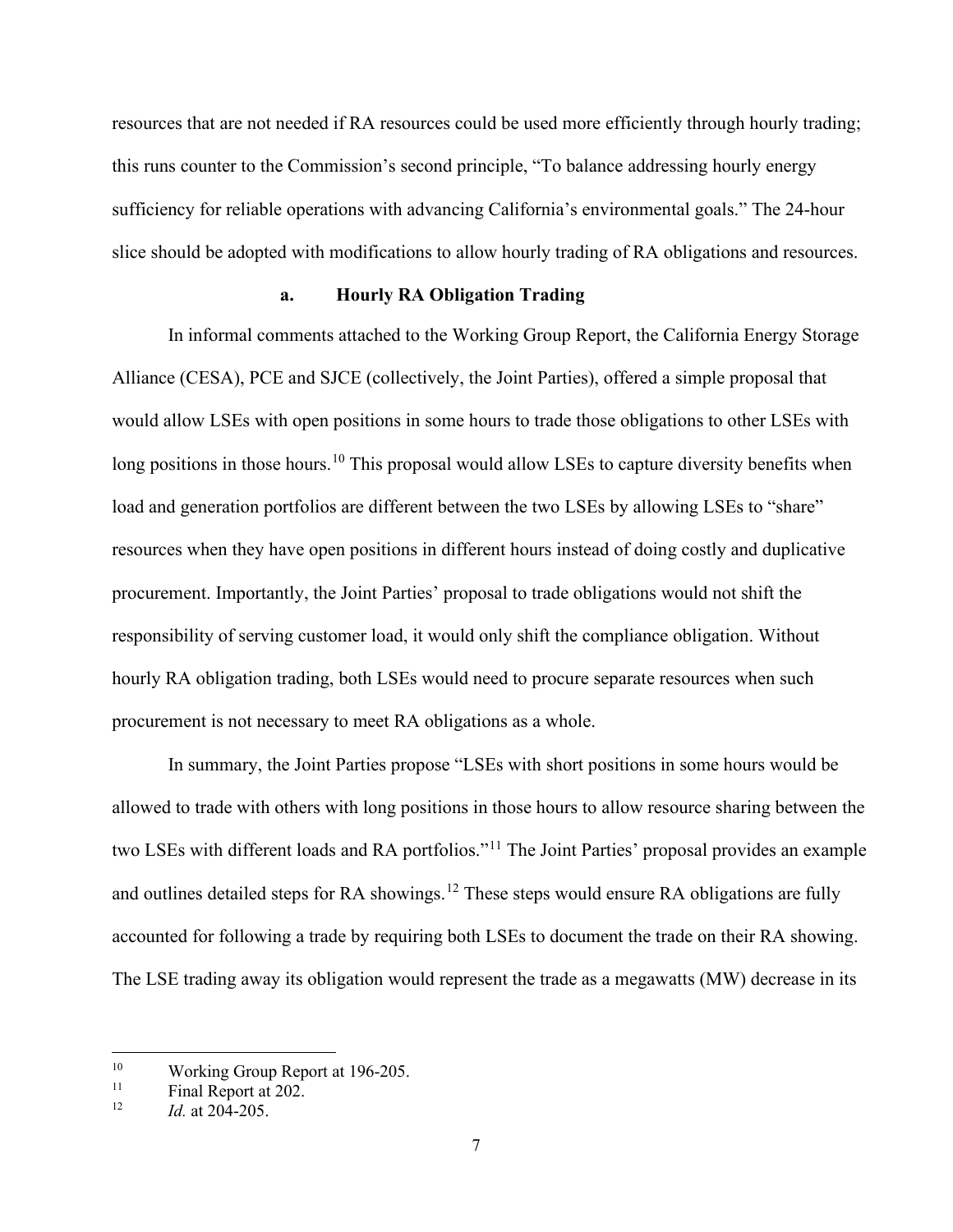hourly obligation profile and the LSE receiving the obligation would show the trade as a MW increase to its RA portfolio. The MW decrease and MW increase on the LSEs' RA showings must sum to zero and the LSE receiving the obligation would accept all responsibilities for the obligation. The Commission would be responsible for validating trades to ensure no double counting or loss of total RA across hours resulting from load obligation trading. This is very similar to the checks the Commission performs today to ensure that a resource is not being over claimed in meeting RA needs.

RA obligation trading is a critical component for transactability under a 24-hour slice proposal with only minor increases in complexity. Effectively, the only change is that an LSE's load is no longer fixed on the California Energy Commission (CEC) forecast. Instead, it can be modified by trading load among LSEs for the purpose of meeting RA compliance obligations. It will require a mechanism to ensure the CAISO is aware of each LSE's new compliance obligation resulting from the trade. The CAISO currently receives LSEs' compliance obligations from the CEC through the Integrated Energy Policy Report (IEPR) forecast. Under a framework in which LSEs can trade obligations, the Commission would need to communicate the LSEs' new compliance obligations resulting from trades to the CAISO such that the CAISO can validate RA showings against the new obligations. This coordination is well worth the benefits a transactable RA product would provide. Because validation of showings under SCE's proposal will become more complicated than it is today, showings validation will likely need to become automated. Adding a validation of RA obligation trades would add minimal additional complexity beyond what is already contemplated under the 24-hour slice proposal.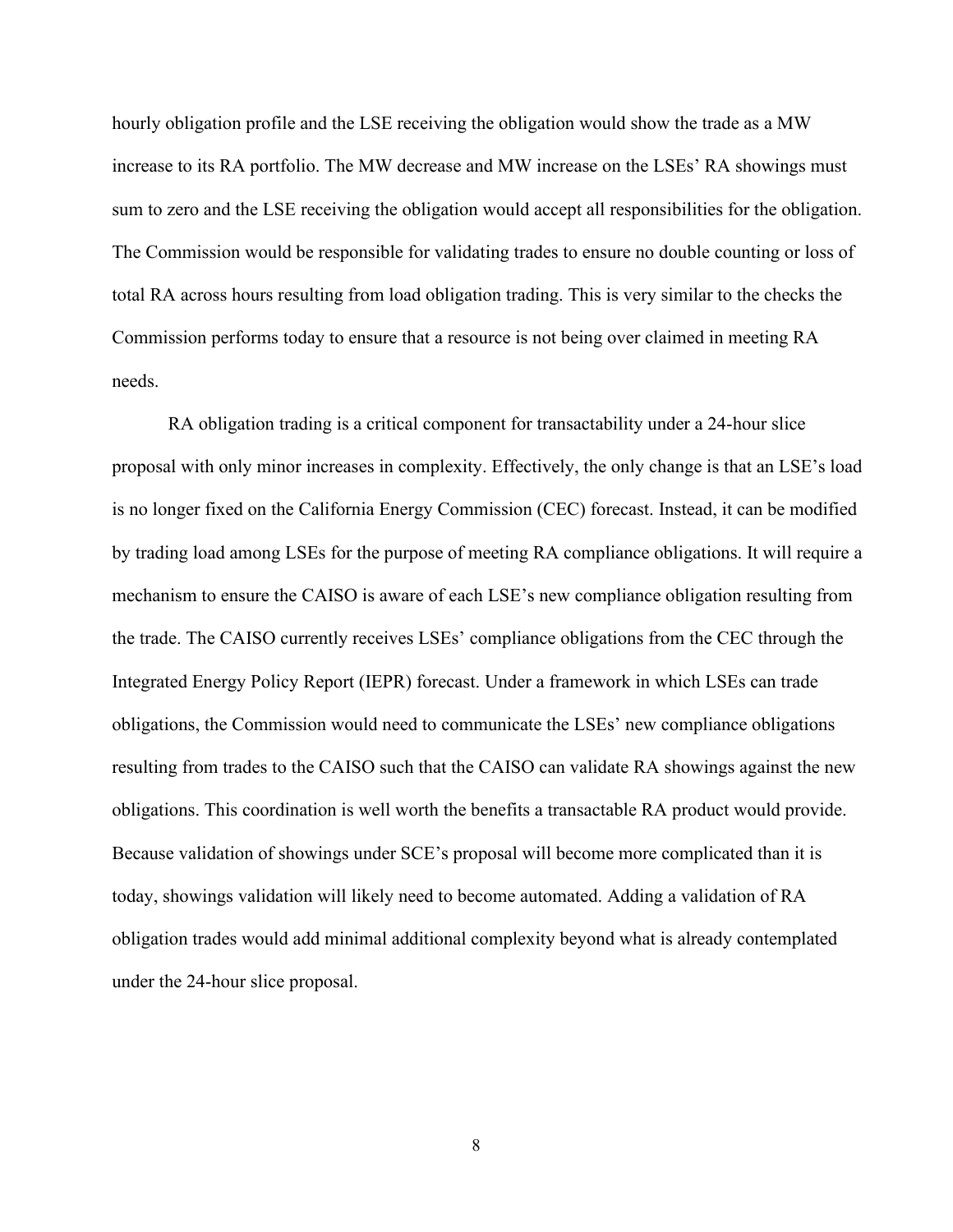Other parties' concerns around RA obligation trading are unfounded. While CLECA<sup>[13](#page-12-0)</sup> raised questions around the need for such a mechanism in its informal comments, LSEs most critically impacted by transactability and responsible for compliance have shown that RA obligation trading will allow for lower transaction costs and avoid duplicative procurement.<sup>14</sup> The Public Advocates Office (Cal Advocates) questions whether LSEs would be able to engage in load trading without a change to Public Utilities (PU) Code 366. Cal Advocates states the PU Code, "allows CCAs to serve their customers and does not provide recourse for a CCA to shift customer load to another LSE."[15](#page-12-2) This represents a fundamental misunderstanding of the concept of load obligation trading. As stated above, the Joint Parties' proposal to trade obligations would not shift the responsibility of serving customer load, it would only shift the compliance obligation. CCAs or other LSEs who engage in obligation trading would still be responsible for customer load service. Trading of obligations would have no bearing on the energy provided to the customer. This concept is no different than a CCA trading a resource to another CCA, a common practice under today's RA program.

Some parties have suggested that load trading is not necessary as parties can simply perform swaps where party A provides a resource for a set of hours in exchange for Party B providing a different resource for another set of hours. First, it is not clear that the combination of trading whole resources will address the problems in each individual hour for each party if the parties cannot transact individual hours of the resource. Second, swaps come with additional risk in that the terms and conditions of the swap transaction may not match the terms and conditions of the LSE contract with the root resource. This has been recognized as a significant issue in the central procurement entity (CPE) portion of the RA proceeding and has led to the abandonment of a contract to self-

<span id="page-12-1"></span><span id="page-12-0"></span><sup>13</sup> Working Group Report at 227. 14 *See* informal comments from the Collective CCAs at 183-186, and the Joint Parties at 196-205, in the Working Group Report.<br><sup>15</sup> Working Group Report at 292.

<span id="page-12-2"></span>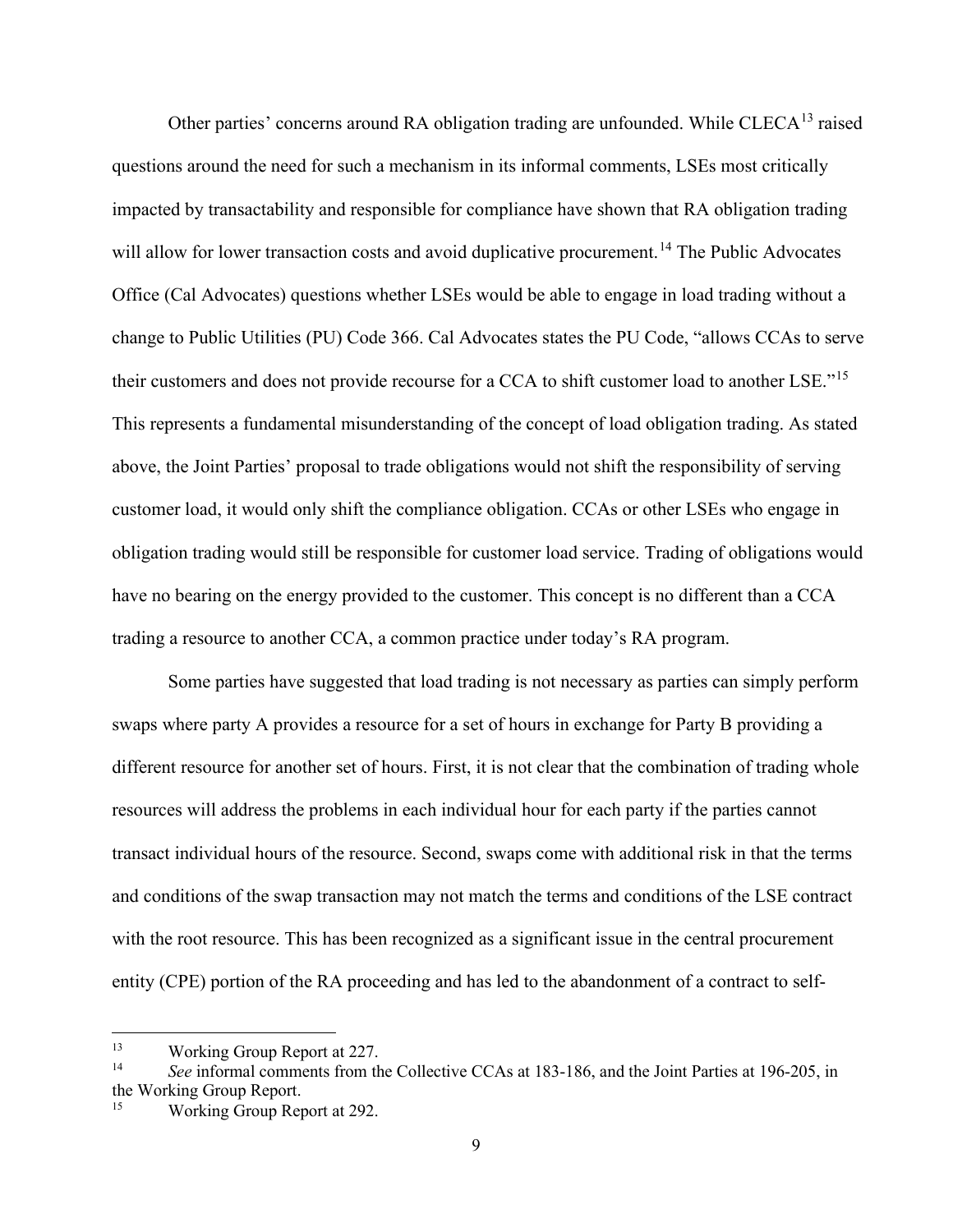provide in favor of an attestation where the chain of counterparty risk is reduced to the risk of the original contract for the RA product. Simply put, swaps will not readily address the concerns of optimizing a portfolio to meet a 24-hour requirement and will require the use of other instruments.

### **b. Hourly Resource Trading**

While in their informal comments, the Joint Parties do not take a position on hourly resource trading, CalCCA supports including hourly resource trading in addition to hourly RA obligation trading under the 24-hour slice proposal. This would allow LSEs to trade capacity hourly, rather than being required to hold onto capacity in all hours if it is not needed to meet its obligations. This would enable multiple LSEs to show a resource if their hours of need do not overlap by enabling one LSE long in some hours to trade a resource with another LSE short in the same hours, or to allow each LSE to seek RA capacity from suppliers that directly matches their individual compliance needs. This would allow for the more efficient use of the RA fleet and avoid costly overprocurement.

For example, assume LSE A has procured a 24-hour 50 MW resource, Resource 1, to meet its obligations in HE 1 through HE 19. LSE A does not need the resource in HE 20 though HE 24, so it does not procure it for all 24 hours. LSE B, on the other hand, needs 50 MW of capacity to meet its obligations in HE 20 through HE 24. Resource 1 could then sell its 50 MW of capacity to LSE B in HE 20 through HE 24. This allows both LSEs to meet their obligations with the same resource while not double-counting the resource in any hour.

| Table 1: Example LSE A Showing |  |
|--------------------------------|--|
|--------------------------------|--|

| Resource<br>Name | Shown<br>NOC MW | HE <sub>1</sub> | $\cdots$ | <b>HE19</b> | HE <sub>20</sub> | HE21 | HE 22 | HE 23 | HE24 |
|------------------|-----------------|-----------------|----------|-------------|------------------|------|-------|-------|------|
| Resource 1       | 50              | 50              | 50       | 50          |                  |      |       |       |      |

10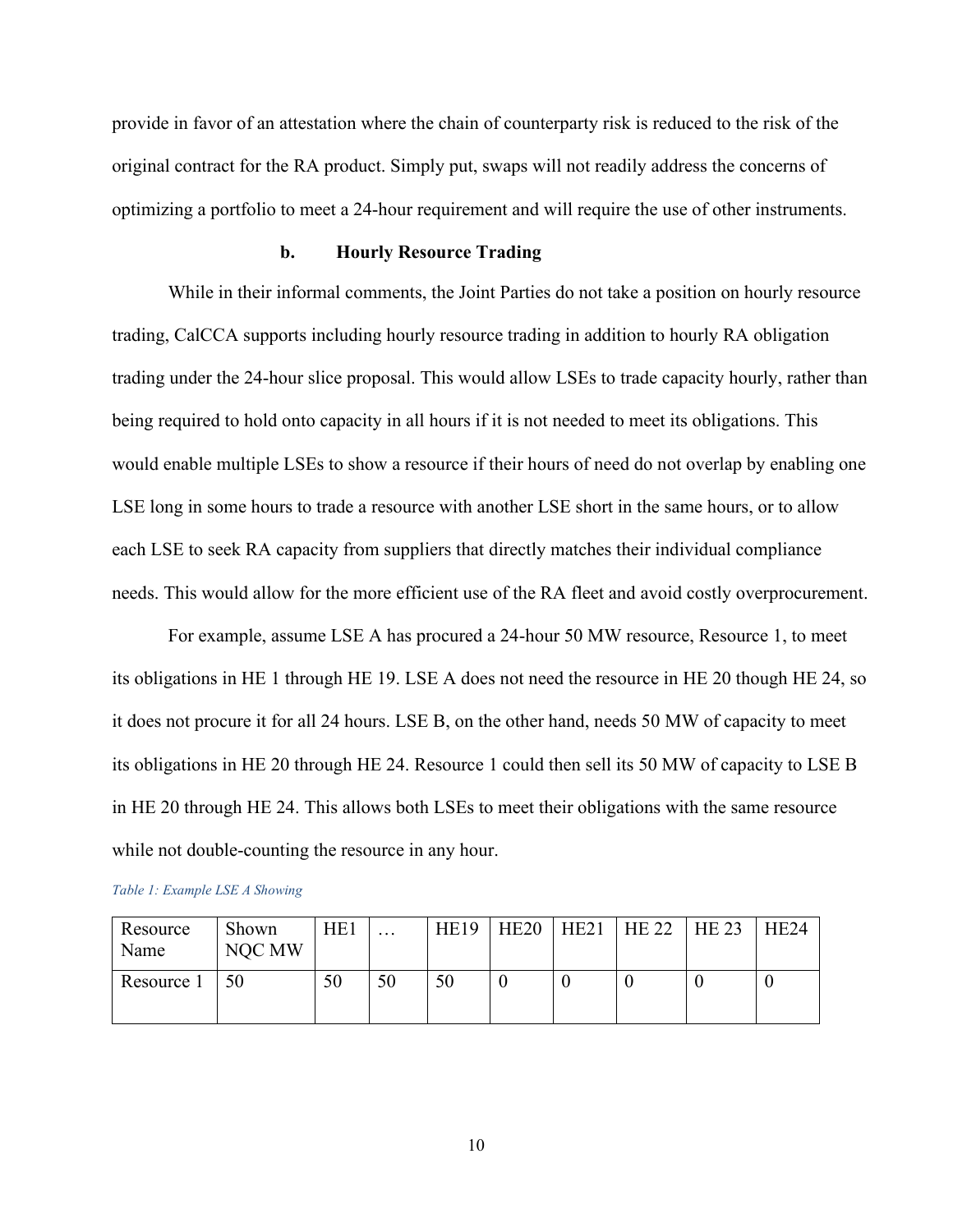#### *Table 2: Example LSE B Showing*

| Resource<br>Name | Shown<br>NOC MW | HE <sub>1</sub> | $\cdots$ | <b>HE19</b> | HE <sub>20</sub> | HE21 | HE 22 | HE 23 | <b>HE24</b> |
|------------------|-----------------|-----------------|----------|-------------|------------------|------|-------|-------|-------------|
| Resource 1       |                 |                 |          |             | 50               | 50   | 50    | 50    | 50          |

#### *Table 3: Example Resource 1 Supply Plan Showing*

| Resource<br>Name | Shown<br>NOC MW | HE1 | $\cdots$ | <b>HE19</b> | HE <sub>20</sub> | HE21 | HE 22 | <b>HE 23</b> | HE <sub>24</sub> |
|------------------|-----------------|-----|----------|-------------|------------------|------|-------|--------------|------------------|
| Resource 1       | 50              | 50  | 50       | 50          | 50               | 50   | 50    | 50           | 50               |

Following the showing, the Commission or the CAISO could then validate the showings to ensure that no resource is shown for the same capacity in multiple hours. The 24 by 7 must offer obligation could be maintained such that resources shown in any hour would still have to offer its capacity 24 by 7 (and not just the hours they were shown in). This approach would ensure no capacity was double-counted and that the CAISO can continue to optimize the dispatch of all RA resources through its market as it does today.

## <span id="page-14-0"></span>**B. The Commission Should Implement the 24-Hour Slice RA Framework no Earlier Than for RA Compliance Year 2025 to Ensure the Development of Key Details**

SCE's 24-hour slice proposal provides a high-level framework, but significant details must

be developed before implementation to ensure a smooth transition with minimal disruptions to the

RA market. The following milestones are necessary for implementation:

• Develop enhancements to transactability through hourly obligation and resource trading processes;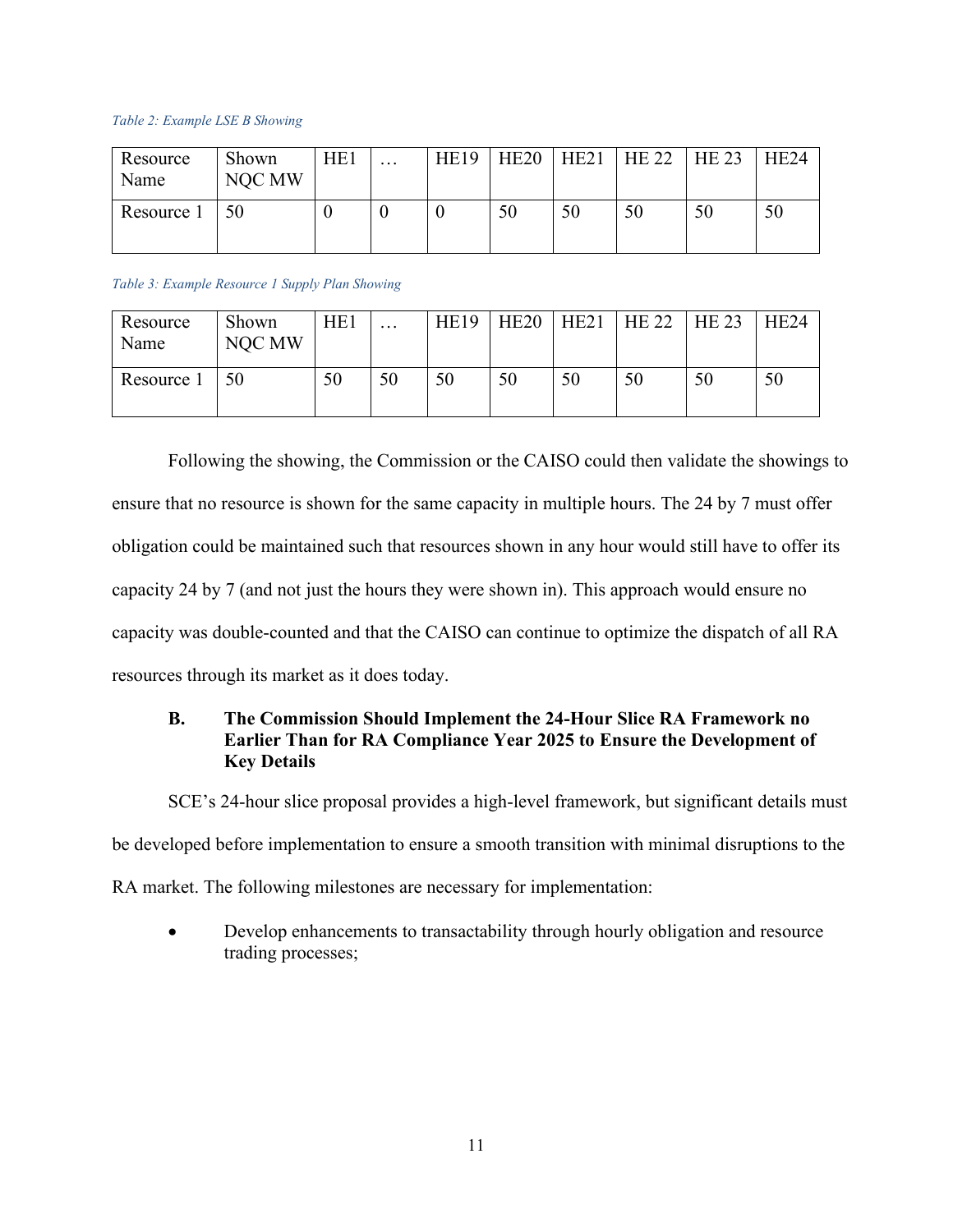- Establish RA counting for wind and solar based on hourly expected energy profiles; [16](#page-15-0)
- Establish RA counting for wind and solar based on hourly expected energy profiles;<sup>17</sup>
- Perform a new LOLE study with RA counting assumptions to determine the appropriate PRM; and
- Allow time for CAISO to conduct its own stakeholder process to align its RA rules with the 24-hour slice framework.

The Commission should not adopt the 24-hour slice framework without the enhancements to transactability discussed in Section A, nor should the Commission implement the 24-hour slice proposal with the intention to phase in transactability components at a later date. Doing so could cause significant market disruption and increased customer costs. Additionally, the PRM must be reevaluated to account for changes to resource counting as new resource counting rules will impact the level of PRM required to achieve a targeted level of reliability. The Commission must therefore perform a new LOLE study using wind and solar profiles used in the new RA counting rules. As such, CalCCA recommends the following implementation timeline that would provide one additional to ensure the framework is fully developed prior to implementation:

- **June 2022:** Commission Decision to move forward with the 24-hour slice proposal and direct parties to develop transactability enhancements to allow hourly RA obligation trading and hourly resource trading;
- **Summer 2022 End of 2022**:
	- o Energy Division conducts public workshops to develop transactability enhancements (i.e., hourly trading of RA obligations and hourly trading of

<span id="page-15-0"></span><sup>16</sup> *See* Working Group Report at 9: SCE states "**Solar and wind** will count based on their hourly expected capacity profiles—**specific methodology** *(e.g*., exceedance, hourly ELCC, or other) **to be determined in subsequent forum."**<br><sup>17</sup> See Working Group Report at 9: SCE state

<span id="page-15-1"></span><sup>17</sup> *See* Working Group Report at 9: SCE states "**Solar and wind** will count based on their hourly expected capacity profiles—**specific methodology** *(e.g*., exceedance, hourly ELCC, or other) **to be determined in subsequent forum.**"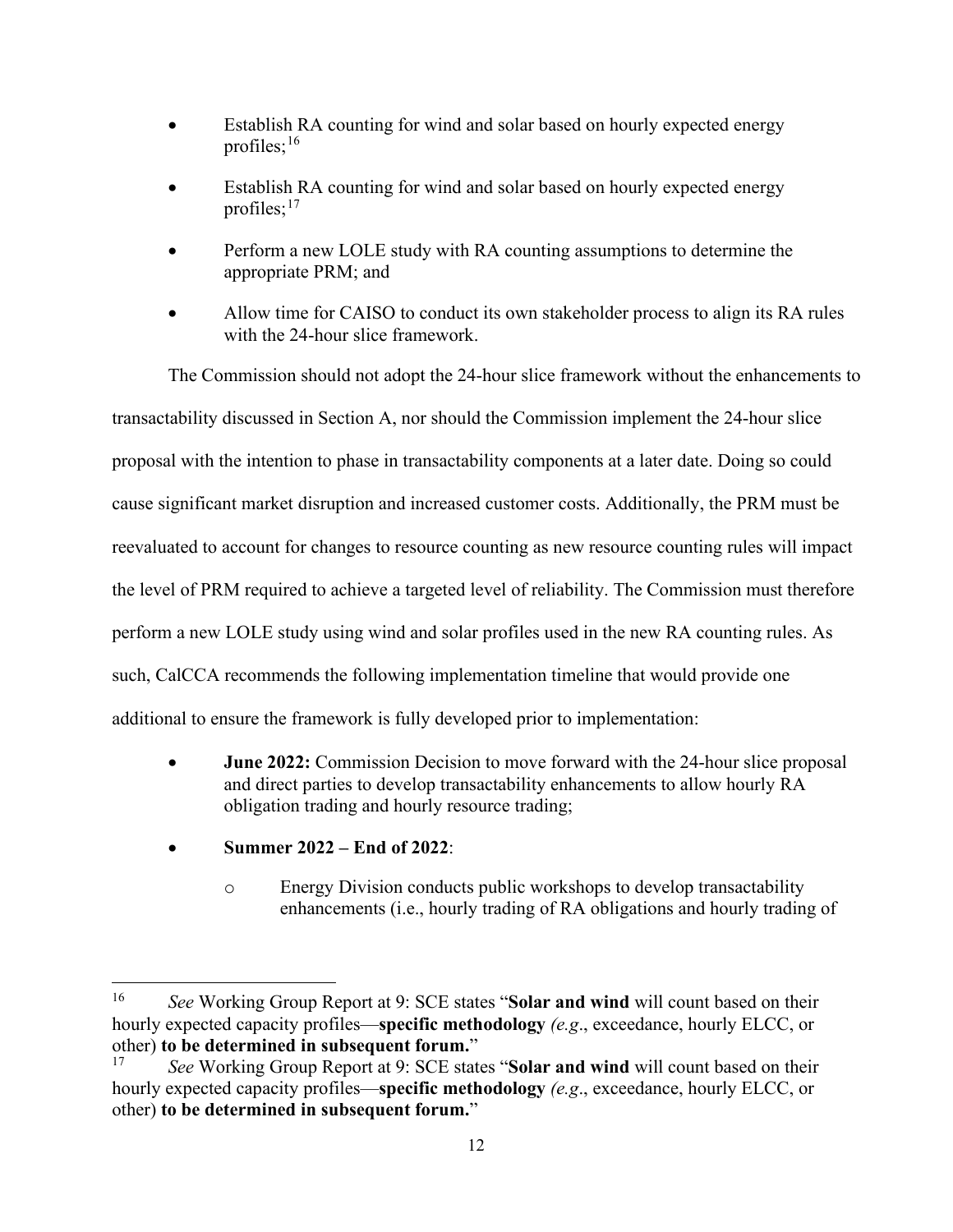resources), establish RA counting for wind and solar, and refine procedures under new structure; and

- o Following the establishment of RA counting rules, Energy Division conducts LOLE study to determine the PRM under slice-of-day framework;
- **January 2023 March 2023:** Conduct public workshops to vet LOLE study and PRM results;
- **March 2023:** Party comment and reply comment on transactability enhancements, RA counting for wind and solar, LOLE study, and PRM results;
- **June 2023:** Commission Decision adopts transactability enhancements, RA counting for wind and solar, and PRM results;
- **Summer 2023 Spring 2024:** LSEs test procedures in coordination with Energy Division and Energy Division assesses RA cost and pricing impacts;
- **End of October 2024:** LSEs submit year-ahead showings; and
- **January 1, 2025:** RA compliance year begins.

This timeline will allow Energy Division and parties time to ensure the 24-hour slice proposal is fully developed prior to implementation. It will also allow LSEs sufficient time to conduct orderly procurement under the new requirements and, in collaboration with Energy Division, test the new procedures to ensure a straightforward showing process. Taking additional time would also allow time for Energy Division to conduct an assessment of RA cost and pricing impacts of the new framework or make any necessary adjustments following its initial adoption of the slice-of-day framework.

## <span id="page-16-0"></span>**C. The Commission Must not Adopt Proposals That Would Place Mandatory Hedging Requirements on RA Procurement**

D.21-07-014 states, "We find it critical that a future framework include a component that links RA to a resource's energy bidding behavior so as to increase the cost-effectiveness of RA."<sup>[18](#page-16-1)</sup> The Commission cites a decline in IOU-held tolling contracts, tightening supply in the West, and

<span id="page-16-1"></span> $18$  D.21-07-014 at 27.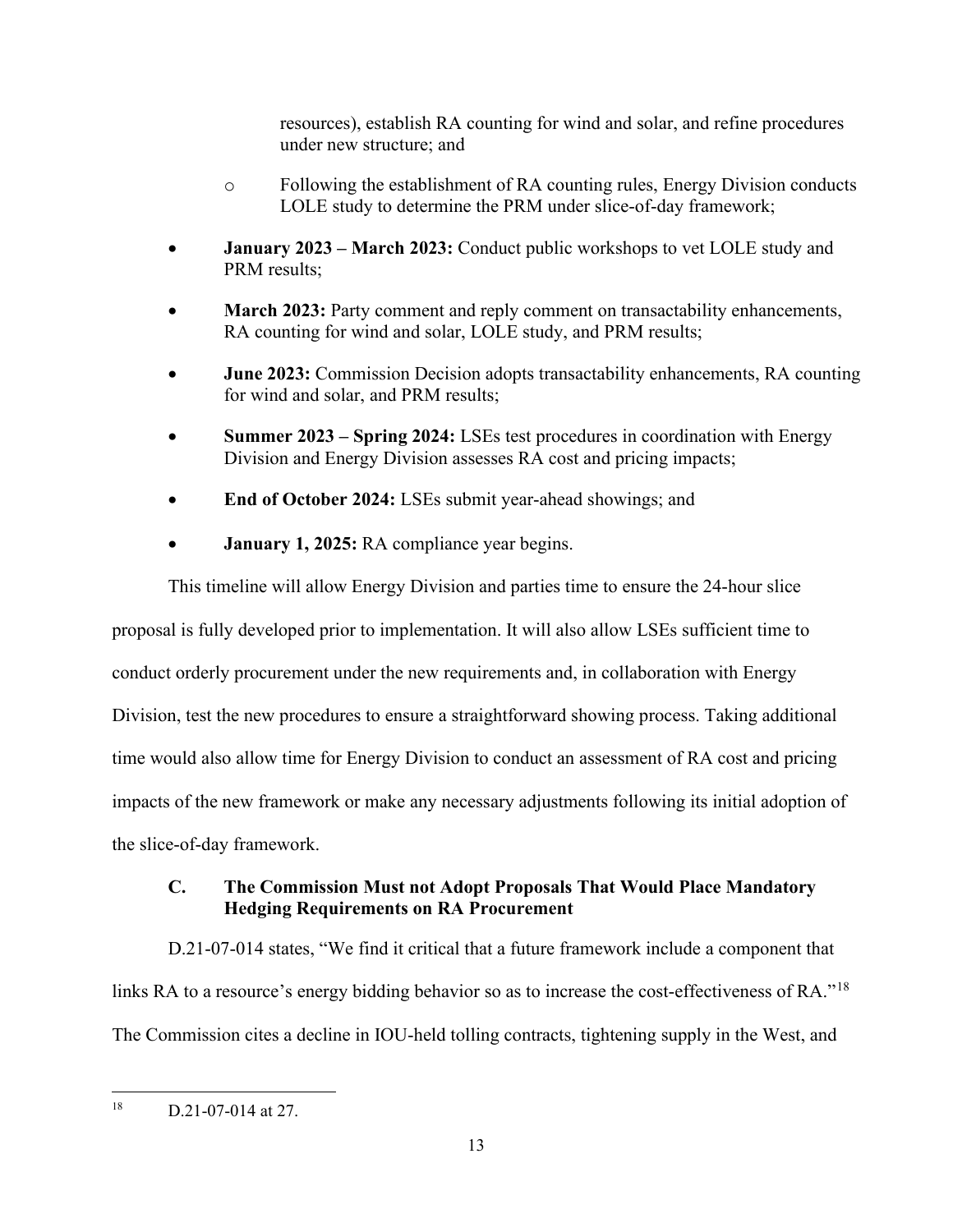lack of adequate market power mitigations measures in the CAISO market as justification for such a mechanism.<sup>[19](#page-17-0)</sup> While the Commission's concerns are around the cost-effectiveness of the RA program, introducing mandatory requirements on RA resources to hedge against exposure to energy costs would not result in the most cost-effective outcome for customers, nor would it make any significant improvements to reliability.

Hedging requirements on RA resources will not result in the most cost-effective outcome for customers and should not be adopted. LSEs already utilize physical and financial hedges to reduce exposure to energy price volatility. LSEs are in the best position to choose their hedging strategies that work best for their portfolio and adopting a uniform methodology for hedging against energy prices would be duplicative to what LSEs are already doing. Because LSEs already choose how to hedge their RA portfolios, if the best way to hedge was to have RA contract with a strike price, LSEs would already be using these mechanisms. This indicates proposals in this proceeding are not the best way to meet RA needs and hedging needs. Therefore, establishing uniform requirements would likely only result in less effective hedging. Hedging is not one-size-fits all and it is not free. LSEs are the only ones with the ability to evaluate for themselves the level of hedge and the mechanisms to accomplish those hedges needed to protect their customers from energy price spikes.

Instead of developing bidding requirements for RA resources, the Commission should focus on getting the slice-of-day framework right such that LSEs contract for sufficient capacity to meet energy needs all hours of the day. LSEs themselves can then make the best decisions for themselves around how to hedge against energy price spikes. The Commission should not adopt uniform bidding requirements on RA resources.

<span id="page-17-0"></span><sup>19</sup> *Id.* at 26-27.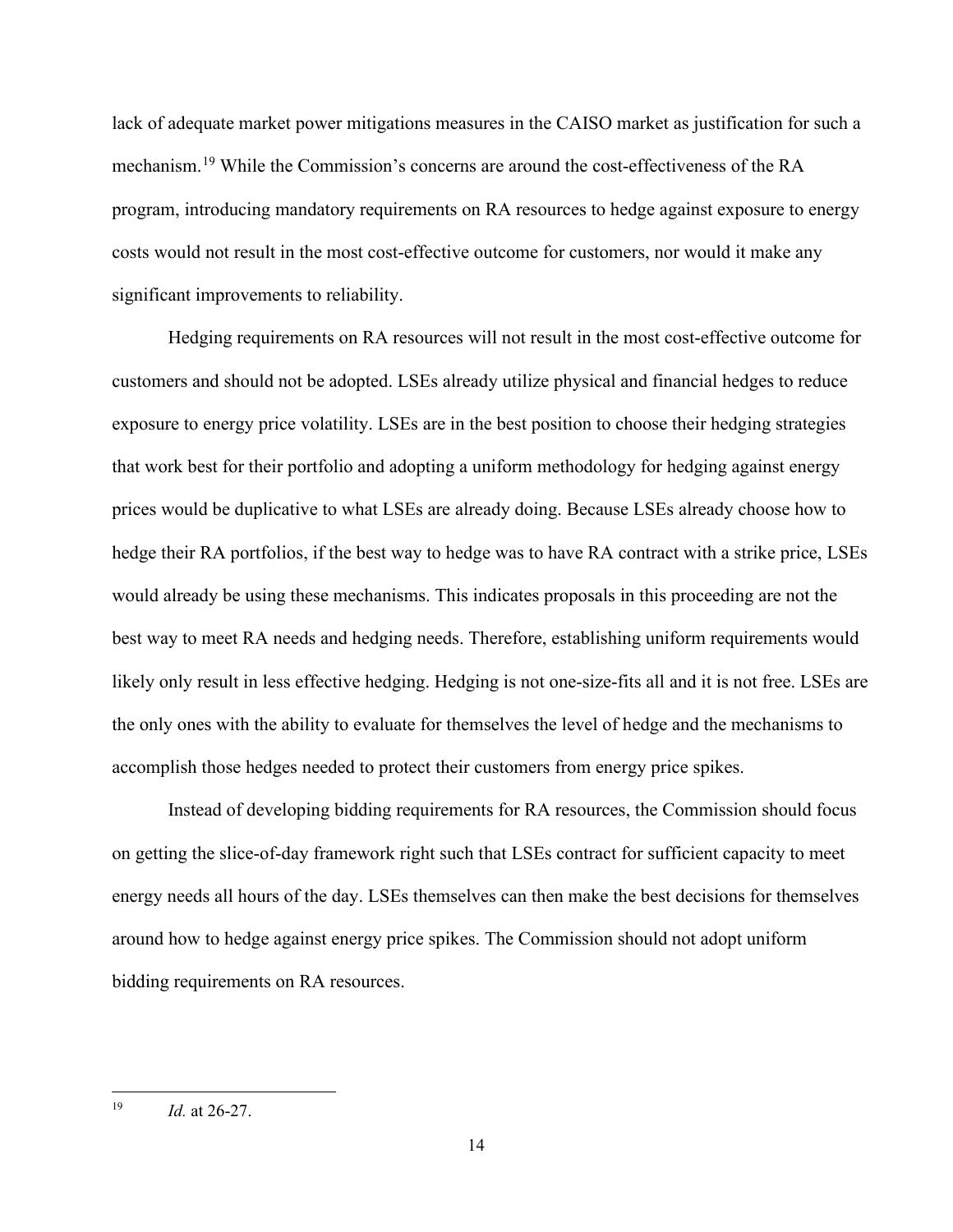Finally, based upon current must offer rules for CAISO internal resources, it is not clear that a strike price is necessary to ensure reliability. For imports, the CPUC has already adopted rules to ensure that the energy from RA capacity is made available to the market. Internal resources, on the other hand, have a must offer obligation in the CAISO market. This is coupled with mechanisms for market power mitigation for local area resources. The fact that in order to export an internal resource, the resource would have to clear the CAISO market or become uninstructed imbalance energy makes it exceedingly unlikely that a capacity resource inside of the CAISO will not provide energy from their RA capacity in a manner similar to the concerns the Commission expressed with regard to import RA. This is particularly true when coupled with the strengthened withholding rules in place at the Federal Energy Regulatory Commission. Therefore, a mechanism that would require a strike price is directed at the price of energy and not the grid reliability that is the focus of the RA program.

### <span id="page-18-0"></span>**D. The Commission and the CAISO Should Coordinate to Adopt the UCAP Methodology**

In the Working Group Report, the CAISO proposes to use UCAP to account for forced outages in the NQC of thermal generators. A UCAP methodology offers several benefits. First, attributing unit specific performance metrics into resources' capacity values rather than including a forced outage percentage in the PRM allows LSEs to assess the reliability of resources when making contracting decisions. By placing the impacts of forced outages and thermal derates on the contracting LSE rather than spreading them across all LSEs, UCAP would prevent a cost shift onto those contracting with more reliable resources. Second, it allows the CAISO to eliminate its Resource Adequacy Availability Incentive Mechanism tool, which has proven to be ineffective at incenting forced outage substitution. Finally, UCAP provides the right incentives for generators to conduct planned maintenance to reduce the chance of forced outages occurring when the system

15